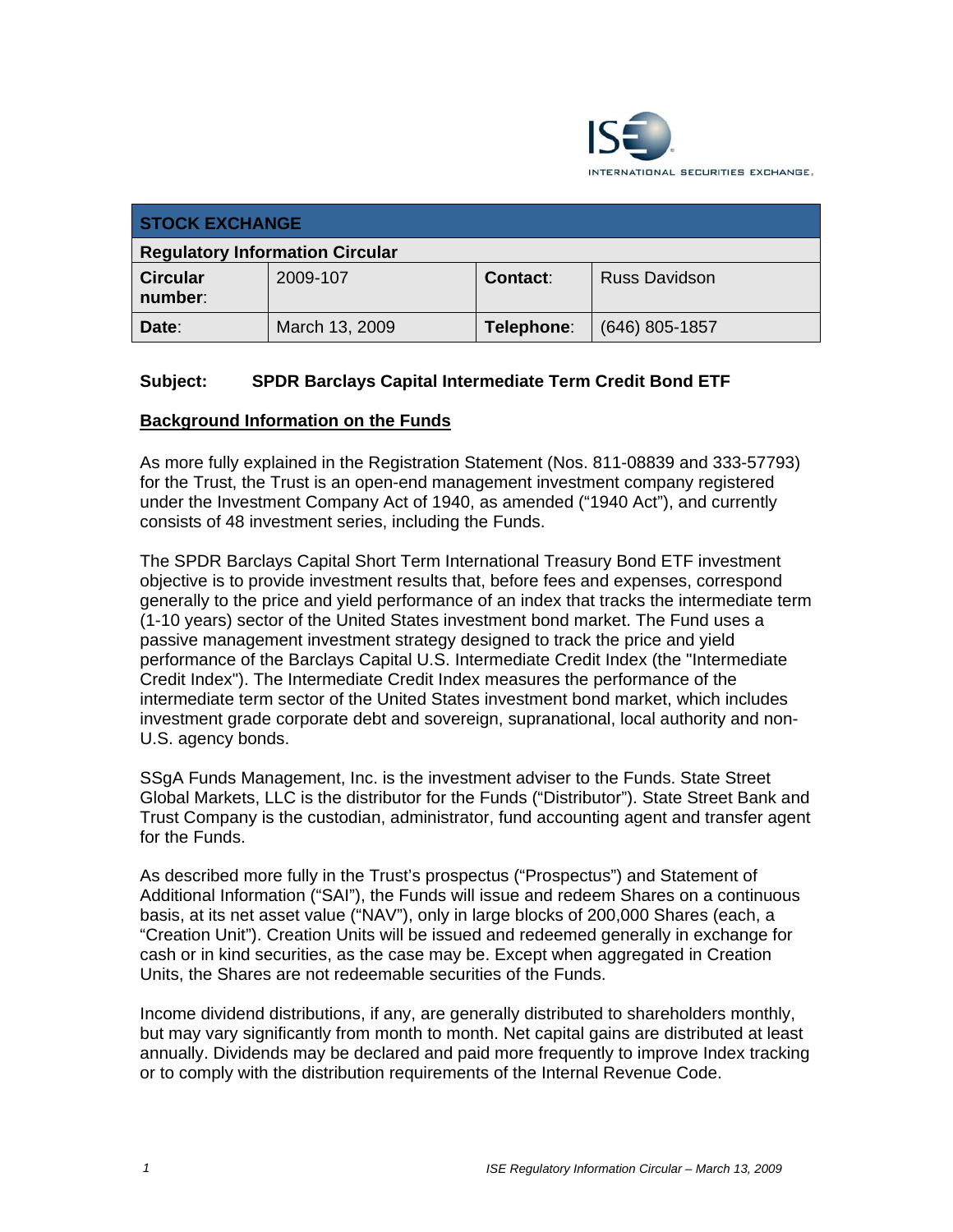The Depository Trust Company ("DTC") serves as securities depository for the Shares, which may be held only in book-entry form; stock certificates will not be issued. DTC, or its nominee, is the record or registered owner of all outstanding Shares.

The NAV per Share for the Funds will be determined each business day, normally at the close of regular trading (ordinarily, 4:00 p.m. Eastern Standard Time ("ET")) on the New York Stock Exchange. NAV is calculated by dividing the value of the net assets of a Fund (i.e., the total value of its assets less all liabilities) by the number of Shares outstanding, rounded to the nearest cent. NAV will be available from the Distributor and will also available to National Securities Clearing Corporation ("NSCC") participants through data made available from NSCC.

The Trusts registration statement describes the various fees and expenses for the Fund's Shares. For a more complete description of the Fund and the underlying index, visit https://www.spdrs.com/.

#### **Principal Risks**

Interested persons are referred to the Prospectus for a description of risks associated with an investment in the Shares. These risks include the risk that a Fund's return may not match the return of its index for a number of reasons including the incursion by a Fund of operating expenses and costs not applicable to its index. In addition, as noted in the Prospectus, the Shares may trade at market prices that may differ from their NAV. The NAV of the Shares will fluctuate with changes in the market value of the Fund's holdings. The market prices of the Shares will fluctuate in accordance with changes in NAV as well as the supply and demand for the Shares.

# **Exchange Rules Applicable to Trading in the Shares**

The Shares are considered equity securities, thus rendering trading in the Shares subject to the Exchange's existing rules governing the trading of equity securities.

#### **Trading Hours**

Trading in the Shares on ISE is on a UTP basis and is subject to ISE equity trading rules. The Shares will trade from 8:00 a.m. until 8:00 p.m. Eastern Time. Equity EAMs trading the Shares during the Extended Market Sessions are exposed to the risk of the lack of the calculation or dissemination of underlying index value or intraday indicative value ("IIV"). For certain derivative securities products, an updated underlying index value or IIV may not be calculated or publicly disseminated in the Extended Market hours. Since the underlying index value and IIV are not calculated or widely disseminated during Extended Market hours, an investor who is unable to calculate implied values for certain derivative securities products during Extended Market hours may be at a disadvantage to market professionals.

# **Trading Halts**

ISE will halt trading in the Shares of a Trust in accordance with ISE Rule 2101(a)(2)(iii). The grounds for a halt under this Rule include a halt by the primary market because it stops trading the Shares and/or a halt because dissemination of the IIV or applicable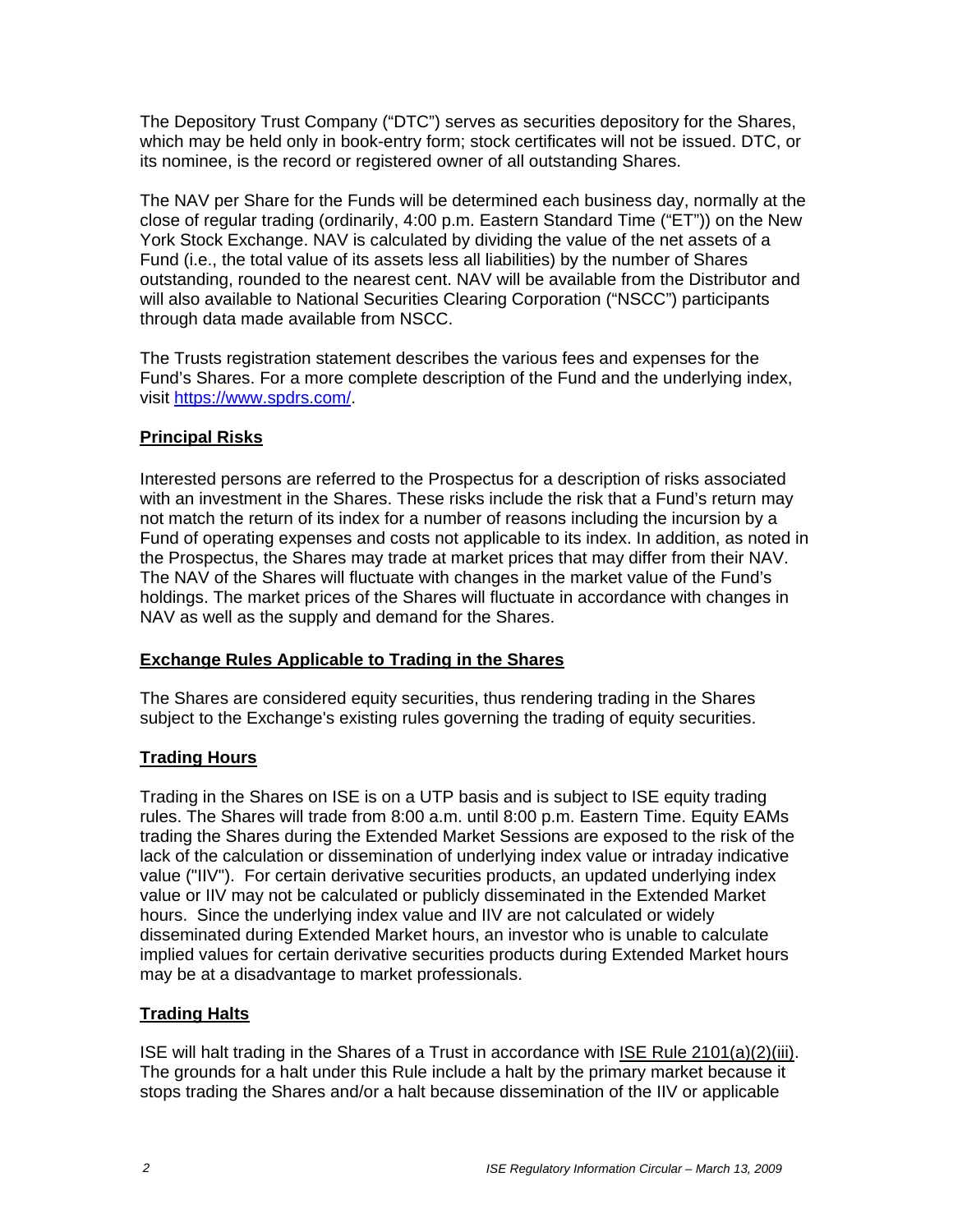currency spot price has ceased, or a halt for other regulatory reasons. In addition, ISE will stop trading the Shares of a Trust if the primary market de-lists the Shares.

#### **Delivery of a Prospectus**

Pursuant to federal securities laws, investors purchasing Shares must receive a prospectus prior to or concurrently with the confirmation of a transaction. Investors purchasing Shares directly from the Fund (by delivery of the Deposit Amount) must also receive a prospectus.

Prospectuses may be obtained through the Distributor or on the Fund's website. The Prospectus does not contain all of the information set forth in the registration statement (including the exhibits to the registration statement), parts of which have been omitted in accordance with the rules and regulations of the SEC. For further information about the Fund, please refer to the Trust's registration statement.

#### **Exemptive, Interpretive and No-Action Relief Under Federal Securities Regulations**

The Commission has issued letters dated November 21, 2005 ("2005 Letter") and April 9, 2007 ("2007 Letter" and together with the 2005 Letter, the "No-Action Letters") granting exemptive, interpretive and no-action relief from certain provisions of and rules under the Securities Exchange Act of 1934 for exchange-traded funds listed and traded on a registered national securities exchange that meet certain criteria. The Fund qualifies for the relief granted in the No-Action Letters, a description of which follows.

#### **Regulation M Exemptions**

Generally, Rules 101 and 102 of Regulation M prohibit any "distribution participant" and its "affiliated purchasers" from bidding for, purchasing, or attempting to induce any person to bid for or purchase any security which is the subject of a distribution until after the applicable restricted period, except as specifically permitted in Regulation M. The provisions of the Rules apply to underwriters, prospective underwriters, brokers, dealers, and other persons who have agreed to participate or are participating in a distribution of securities.

The Commission issued a No-Action Letter by which persons participating in a distribution of shares of a fund may engage in secondary market transactions in such shares during their participation in such a distribution, despite the requirements of from Rule 101 under Regulation M. In addition, the SEC has permitted persons who may be deemed to be participating in the distribution of shares of a fund (i) to purchase securities for the purpose of purchasing creation unit aggregations of fund shares and (ii) to tender securities for redemption in Creation Unit Aggregations. Further, the Commission has clarified that the tender of fund shares to the Fund for redemption does not constitute a bid for or purchase of any of the Funds' securities during the restricted period of Rule 101. The Commission has issued a No-Action Letter to paragraph (e) of Rule 102 under Regulation M which allow the redemption of fund shares in creation unit aggregations during the continuous offering of shares.

#### **Customer Confirmations for Creation or Redemption of Fund Shares (SEC Rule 10b-10)**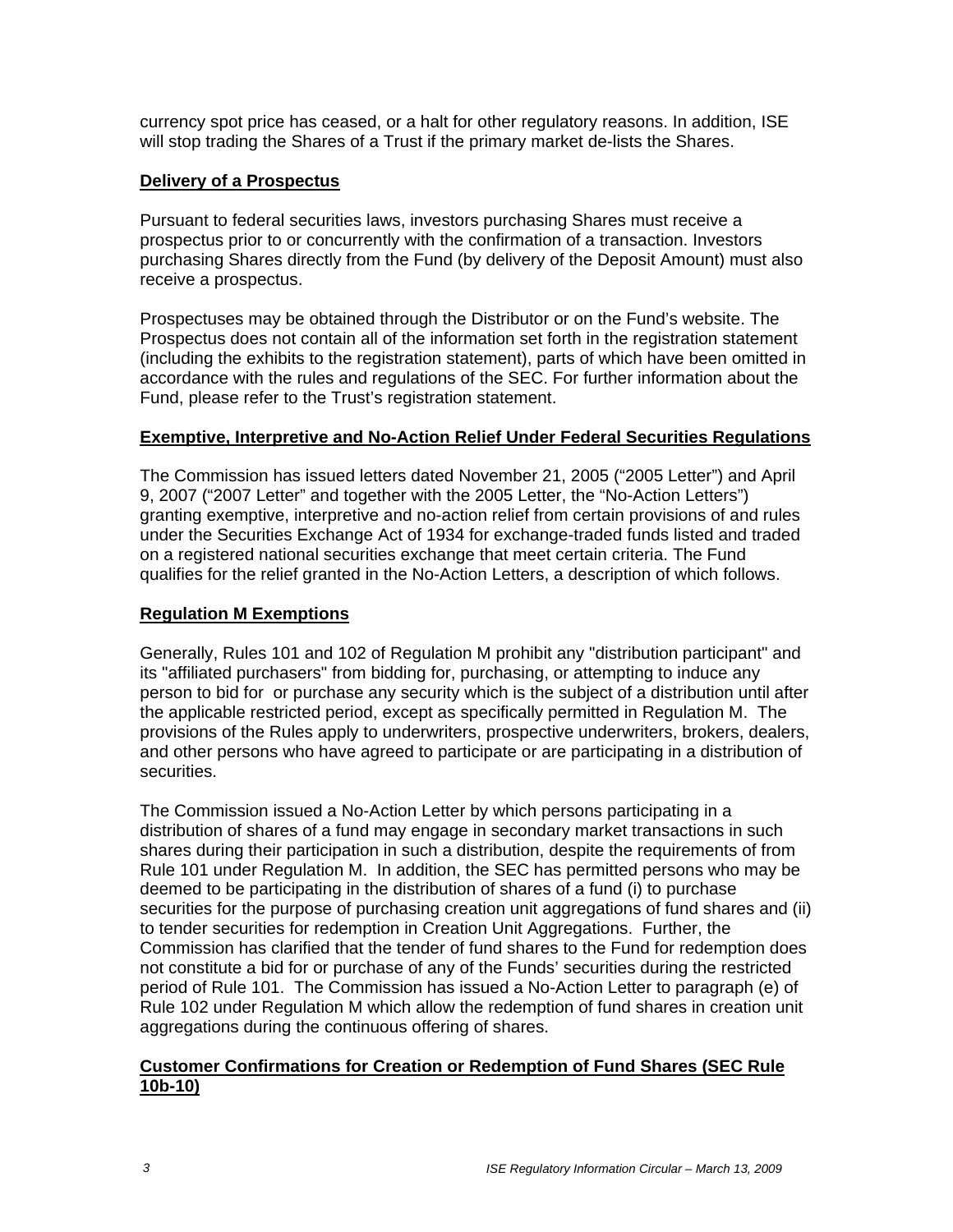Broker–dealers who handle purchases or redemptions of Fund shares in Creation Units for customers will be permitted to provide such customers with a statement of the number of Creation Unit Aggregations created or redeemed without providing a statement of the identity, number and price of shares of the individual securities tendered to the Fund for purposes of purchasing creation unit aggregations ("Deposit Securities") or the identity, number and price of shares to be delivered by the Trust to the redeeming holder ("Redemption Securities"). The composition of the securities required to be tendered to the Fund for creation purposes and of the securities to be delivered on redemption will be disseminated each business day and will be applicable to requests for creations or redemption, as the case may be, on that day. This exemptive relief under Rule 10b-10 with respect to creations and redemptions is subject to the following conditions:

- 1) Confirmations to customers engaging in creations or redemptions must state that all information required by Rule 10b-10 will be provided upon request;
- 2) Any such request by a customer for information required by Rule 10b-10 will be filed in a timely manner, in accordance with Rule 10b-10(c);
- 3) Except for the identity, number and price of shares of the component securities of the Deposit Securities and Redemption Securities, as described above, confirmations to customers must disclose all other information required by Rule 10b-10(a).

# **SEC Rule 14e-5**

The Commission has permitted any person acting as a dealer-manager of a tender offer for a component security of fund (1) to redeem fund shares in creation unit aggregations from the issuer that may include a security subject to such tender offer and (2) to purchase fund shares during such tender offer. In addition, a No-Action has been issued under Rule 14e-5 states that if a broker-dealer acting as a dealer-manager of a tender offer for a security of the Fund purchases or arranges to purchase such securities in the secondary market for the purpose of tendering such securities to purchase one or more creation unit aggregations of shares, it must be made in conformance with the following:

- i. such bids or purchases are effected in the ordinary course of business, in connection with a basket of 20 or more securities in which any security that is the subject of a distribution, or any reference security, does not comprise more than 5% of the value of the basket purchased; or
- ii. purchases are effected as adjustments to such basket in the ordinary course of business as a result of a change in the composition of the underlying index; and
- iii. such bids or purchases are not effected for the purpose of facilitating such tender offer.

#### **Section 11(d)(1); SEC Rules 11d1-1 and 11d1-2**

Section 11(d)(1) of the Act generally prohibits a person who is both a broker and a dealer from effecting any transaction in which the broker-dealer extends credit to a customer on any security which was part of a new issue in the distribution of which he participated as a member of a selling syndicate or group within thirty days prior to such transaction. The Commission has clarified that Section 11(d)(1) does not apply to broker-dealers that are not authorized participants (and, therefore, do not create creation unit aggregations) that engage in both proprietary and customer transactions in shares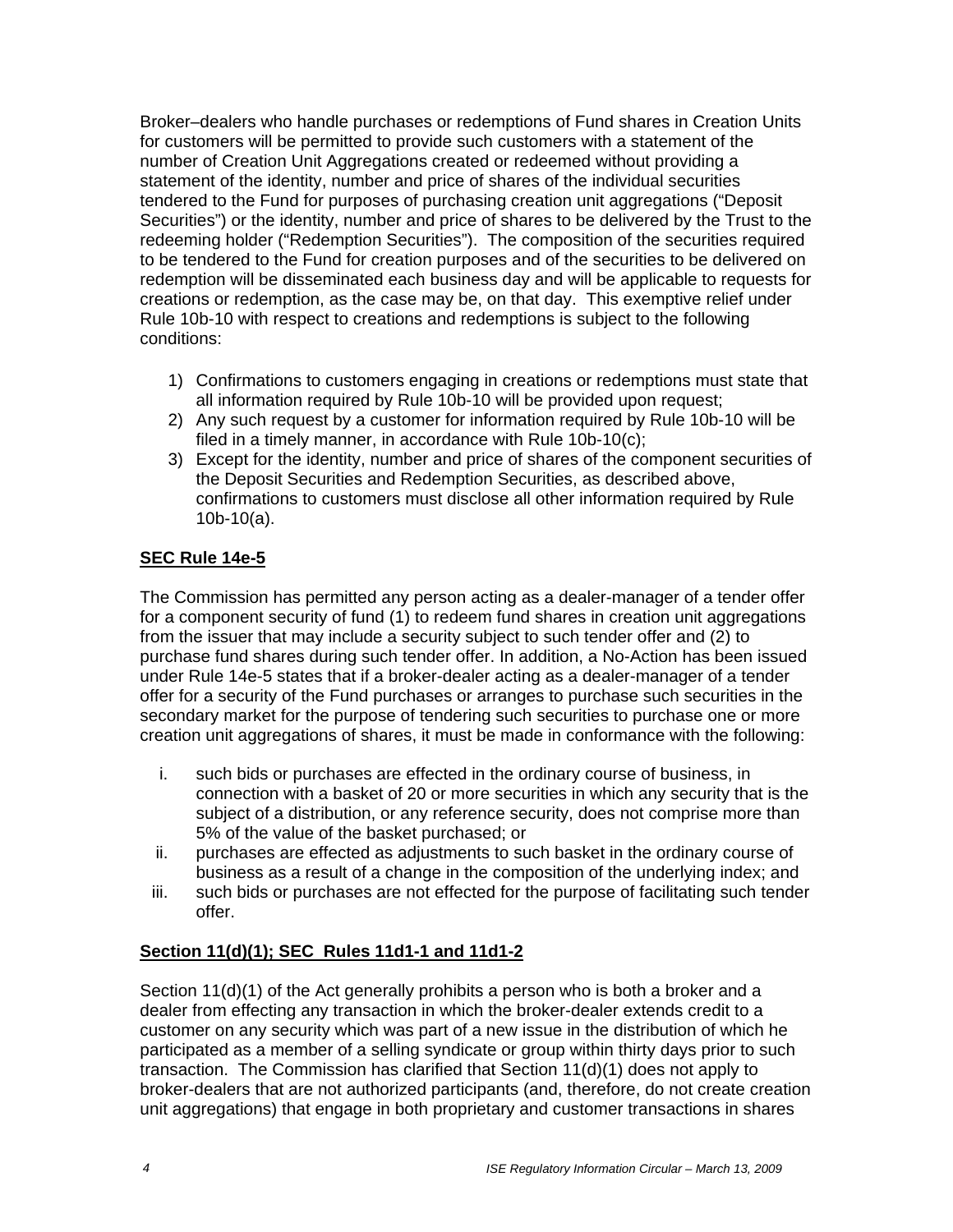of a fund in the secondary market, and for broker-dealer authorized participants that engage in creations of creation unit aggregations. This relief is subject to specific conditions, including the condition that such broker-dealer (whether or not an authorized participant) does not, directly or indirectly, receive from the fund complex any payment, compensation or other economic incentive to promote or sell the shares of a fund to persons outside the fund complex, other than non-cash compensation permitted under NASD Rule 2830 (I)(5)(A), (B) or (C). See letter dated November 22, 2005 from Brian A Bussey, Assistant Chief Counsel, SEC Division of Market Regulation, to Barclays Global Investors, N.A., dated November 22, 2005. The Commission has issued a No-Action Letter under Section 11(d)(1) of the Act states that broker-dealers may treat shares of a fund, for purposes of Rule 11d1-2, as "securities issued by a registered open-end investment company as defined in the Investment Company Act" and thereby extend credit or maintain or arrange for the extension or maintenance of credit on shares that have been owned by the persons to whom credit is provided for more than 30 days, in reliance on the exemption contained in the rule.

#### **SEC Rule 15c1-5 and 15c1-6**

The Commission has issued a No-Action letter with respect to Rule 15c1-5 and Rule 15c1-6 as to the required disclosure of control by a broker or dealer with respect to creations and redemptions of fund shares and secondary market transactions therein.

**This Regulatory Information Circular is not a statutory Prospectus. Equity EAMs should consult the Trust's Registration Statement, SAI, Prospectus and the Fund's website for relevant information.**